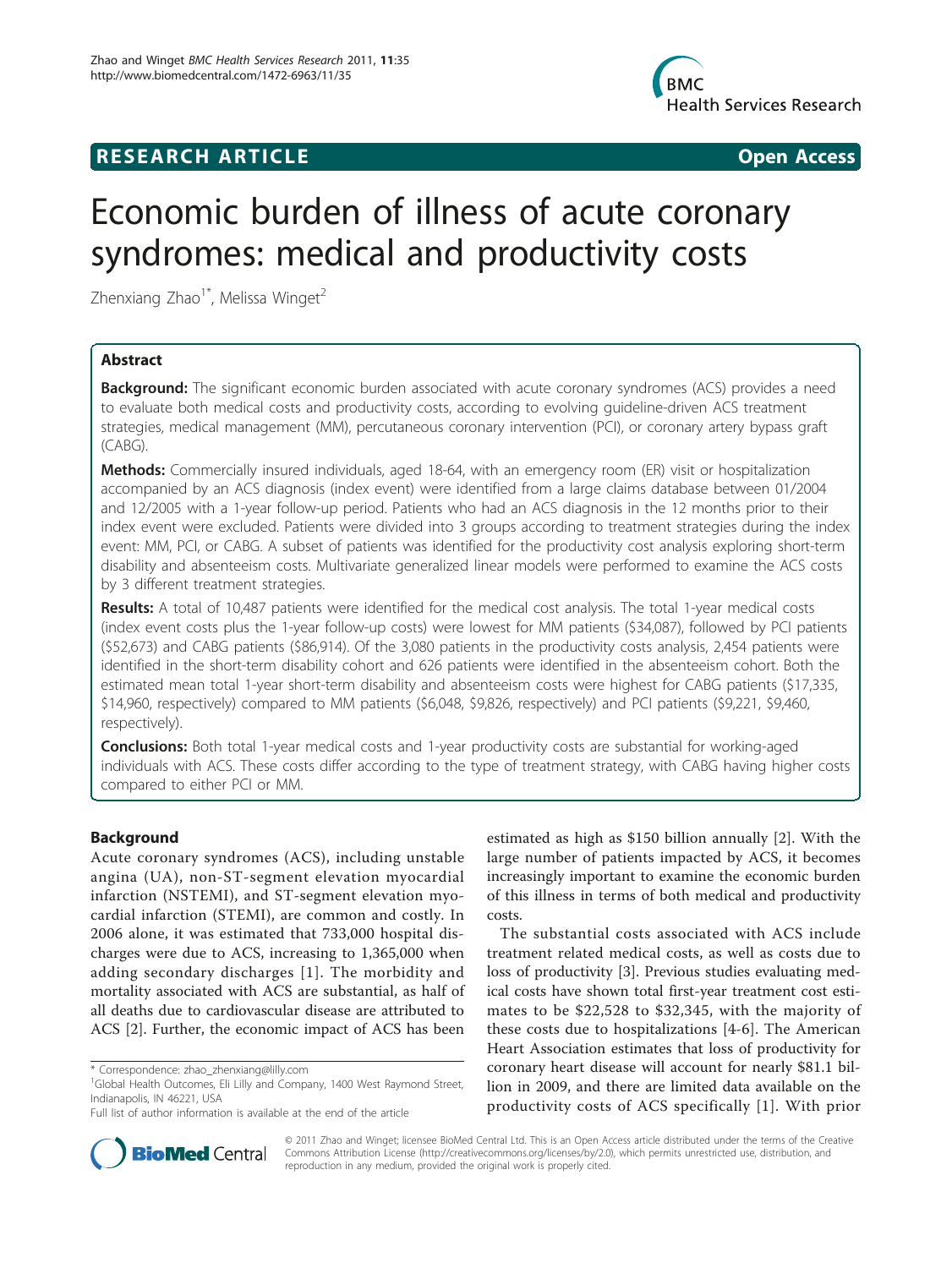studies concentrating on the medical costs associated with ACS, there is an unmet need for research exploring the impact of productivity costs.

Analyzing ACS costs by different treatment strategies should be of special interest to healthcare professionals as different treatment strategies are important drivers of ACS costs and may have different implications on healthcare resource utilization and productivity loss of patients. Depending on the different manifestations of ACS, UA/NSTEMI versus STEMI, the current 2007 American College of Cardiology/American Heart Association (ACC/AHA) guidelines allow conservative noninterventional medical management (MM) and/or invasive interventional management by percutaneous coronary intervention (PCI) or coronary artery bypass graft (CABG) [[7](#page-7-0)[,8](#page-8-0)]. There are limited data available on the effects of different treatment strategies on the costs of ACS.

Over the years, the ACC/AHA guidelines have been updated to reflect new data and clinical trial results. Previous studies investigating the cost of illness for ACS, however, have focused on data from the late 1990s or early 2000s, prior to the results of the Clopidogrel in Unstable angina to prevent Recurrent Events (CURE) trial for clopidogrel [\[9\]](#page-8-0), as well as several versions of the ACC/AHA guidelines. With the implementation of the updated ACC/AHA guidelines and the increased use of clopidogrel, the outcomes and costs associated with ACS may have changed. The goals of this study were to estimate both 1-year medical costs and productivity (short-term disability and absenteeism) costs by using more recent data, and to assess the effects of treatment strategies (MM, PCI, and CABG) during the index ACS event on costs.

## Methods

## Data Source

These retrospective claims database analyses were performed using two of the Thomson Reuters MarketScan® Research Databases. For the medical cost analyses, the MarketScan Commercial Claims and Encounters (CCAE) database was used. The CCAE database captures individual-level clinical utilization, costs, and enrollment across inpatient, outpatient and prescription drug categories from a selection of large United States (US) employers with contributing health plans. The MarketScan Health and Productivity Management (HPM) database was used for the productivity cost analyses. The HPM database is a subset of the CCAE database and contains information on short-term disability, absence, and workers' compensation experience that is linkable to the medical, pharmacy, and enrollment data in MarketScan databases.

#### Study Design

Medical claims data were extracted from January 2003 to December 2006 for individuals, aged 18-64, that were seen in an emergency room (ER) or hospitalized between January 2004 and December 2005 with a diagnosis of ACS, based on ICD-9-CM codes 410.xx and 411.1. The first ACS-related ER visit or hospitalization was considered as the "index event." Patients who had an ACS diagnosis one year prior to the index event were excluded from the study. Patients were required to have a minimum 12 months of continuous insurance eligibility prior to and post the index event. Patients were categorized into three groups according to their ACS treatment strategy during the index event: MM, PCI, or CABG. For the subset productivity cost analyses, patients were required to have had a minimum of 12-months eligibility for incurring short-term disability and absence in the HPM database. Data for these individuals were linked to their employers' short-term disability and absenteeism records via unique encrypted personal identification numbers provided by the employers.

#### Data Analyses

All statistical analyses were performed with Stata 9 software (College Station, Texas, USA) and an *a priori* p-value of 0.05 was considered statistically significant. Descriptive analyses according to MM, PCI, and CABG were performed on patient demographic and clinical characteristics using chi-square tests for categorical variables and  $t$  tests for continuous variables. The demographic characteristics included age, gender, insurance plan type (see Appendix for description), and geographic region. The clinical characteristics included comorbidities, the Charlson comorbidity score [[10\]](#page-8-0), primary admission diagnosis, length of stay, and discharge mortality rate.

Medical costs were categorized into costs incurred during the index event and costs incurred during the 1-year follow-up period for MM, PCI, and CABG patients. For the 1-year follow-up costs, costs were further divided into inpatient, outpatient, and pharmacy costs. All costs were reported in 2005 US dollars. For the productivity cost analyses, short-term disability and absenteeism costs incurred during the 1-year follow-up period were estimated for the MM, PCI, and CABG groups. These productivity costs were further divided into two categories for each group: the costs incurred within the first 30 days of the index event and the costs incurred from day 31 through one year. The hourly value of \$42.67 of productivity losses was estimated based on the average hourly wage and benefits rate reported in the 1999 Medstat Benchmark Survey of Hourly Compensation and inflated using the 2005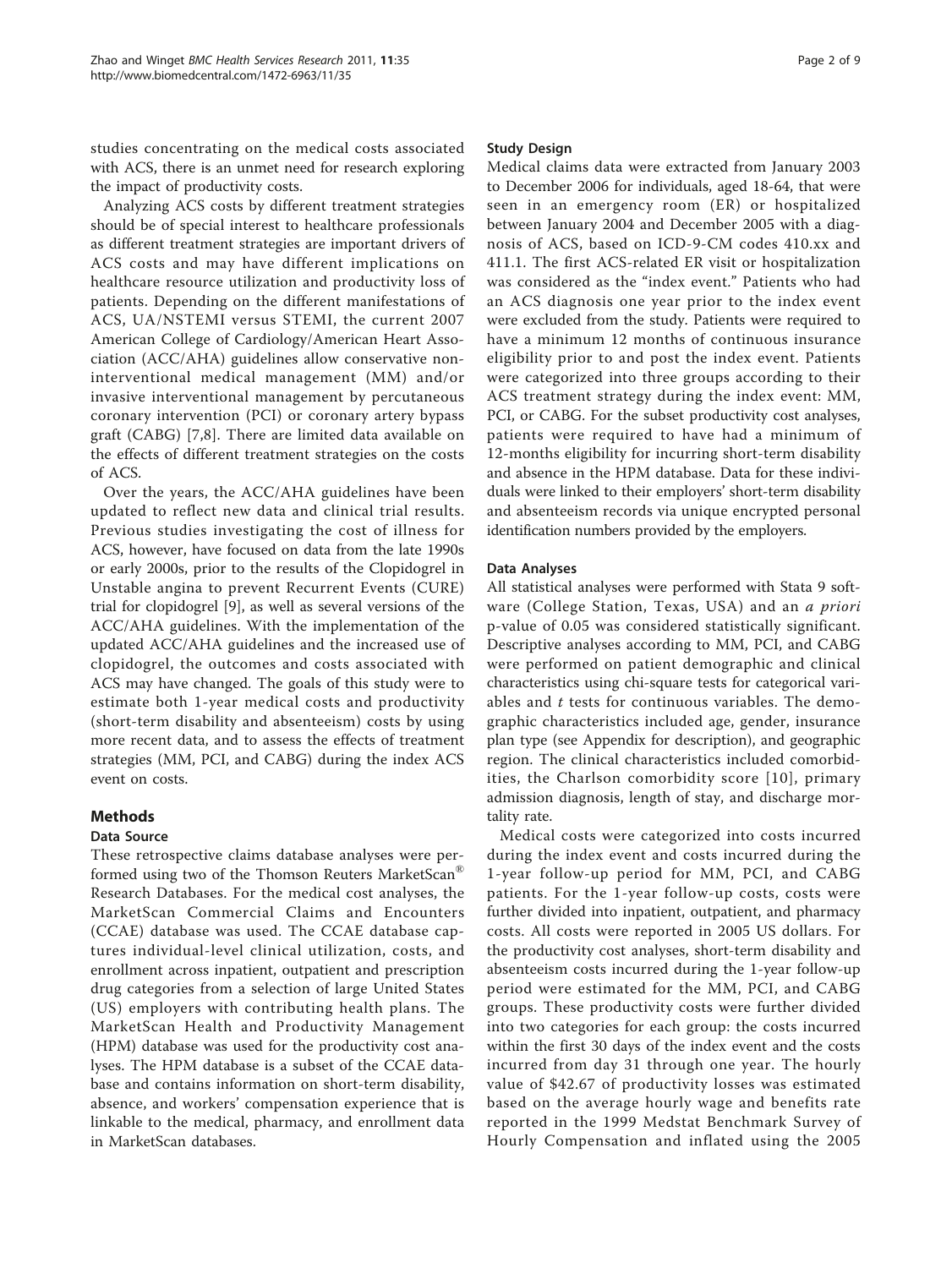Bureau of Labor Statistics Employment Cost Index for Private Industry [[11\]](#page-8-0). Differences in unadjusted medical and productivity costs were descriptively compared across MM, PCI, and CABG groups by using nonparametric Wilcoxon rank sum tests. To account for the non-negativity and skewed distribution of costs and short-term disability and absenteeism days and to avoid heteroscedasticity in simple least-squares models, generalized linear models (GLM) with log link function and gamma distribution were used [\[12](#page-8-0)-[15\]](#page-8-0). Specifically, multivariate GLM were performed to study the effects of treatment strategies on the total 1-year medical costs and productivity costs, while controlling for patient characteristics including age, gender, insurance plan type, Charlson comorbidity score, primary admission diagnosis, and treatment strategy. The cost ratio (the exponential of the beta coefficient from the GLM estimation) was presented to show the relative increase in mean costs by increasing covariates by 1 unit [\[15](#page-8-0)]. Statistical bootstrapping was used to obtain 95% confidence intervals.

## Results

## Patient Characteristics

A total of 10,487 ACS patients was identified and divided into three mutually exclusive groups according to treatment strategy during their index event:  $MM$  (n = 4,894), PCI (n = 4,729), and CABG (n = 864). Patient demographic and clinical characteristics for the total population are displayed in Table [1.](#page-3-0) The average ages for MM, PCI, and CABG patients were 54.3, 54.8, and 56.5, respectively. Overall, patients in the MM group were significantly ( $p < 0.05$ ) more likely to be female, be younger, and have a higher mean Charlson comorbidity score compared to the PCI and CABG groups. In addition, patients in the PCI and CABG groups had significantly (p < 0.05) longer mean lengths of stay compared to MM patients during the index event: 3.14 days, 8.65 days, and 1.63 days, respectively.

For the productivity cost analysis, 3,080 patients had available data for analysis with 2,454 patients in the short-term disability cohort (MM:  $n = 1,169$ , PCI:  $n =$ 1,034, and CABG:  $n = 251$ ) and 626 patients in the absenteeism cohort (MM:  $n = 337$ , PCI:  $n = 230$ , and CABG:  $n = 59$ ). In both cohorts, MM patients were more likely to be female, be younger, and have a higher mean Charlson comorbidity score compared to PCI and CABG patients.

## Medical Costs

Table [2](#page-4-0) presents the total medical costs (index event costs plus 1-year follow-up costs) for the MM, PCI, and CABG groups. Index event costs were lowest for MM patients (\$8,905), followed by PCI patients (\$31,379) and

CABG patients (\$63,909), respectively ( $p < 0.05$ ). Index event costs for the interventional treatments accounted for 59.6% (PCI) and 73.5% (CABG) of the total medical costs for those groups, and 26.1% of the total medical costs for the MM group. Of the total 1-year follow-up costs, rehospitalization costs accounted for 45.3% for the MM group, 41.2% for the PCI group, and 43.5% for the CABG group, with ACS-related rehospitalization costs accounting for 18.5%, 17.4%, and 15.2%, respectively. ACS-related prescription drug costs accounted for 4.9%, 10.9% and 6.6% of the 1-year follow-up costs for MM, PCI, and CABG patients, respectively. The total costs obtained by adding the index event costs to the 1-year follow-up costs were lowest for MM patients (\$34,087), followed by PCI patients (\$52,673) and CABG patients (\$86,914), respectively ( $p < 0.05$ ).

Table [3](#page-4-0) displays the results from the multivariate regression analysis for the mean total 1-year medical costs. Female gender was significantly ( $p < 0.05$ ) associated with lower 1-year costs. All other parameters were significantly ( $p < 0.05$ ) associated with higher 1-year costs: increasing age, insurance plan type other than a health maintenance organization (HMO), higher Charlson comorbidity scores, myocardial infarction (MI) as the primary admission diagnosis, and interventional treatment strategies (PCI and CABG). Controlling for patient characteristics, the estimated mean total 1-year medical costs were calculated to be \$39,017 (95% CI: \$36,332-\$41,702) for MM patients, \$58,313 (95% CI: \$54,972-\$61,653) for PCI patients, and \$91,977 (95% CI: \$85,044-\$98,910) for CABG patients.

## Productivity Costs

For the 1-year productivity costs, Table [4](#page-5-0) shows that patients in the CABG group had significantly ( $p < 0.05$ ) higher 1-year short-term disability costs (\$17,335) and absenteeism costs (\$14,960) compared to MM patients (short-term disability costs: \$6,048 and absenteeism costs: \$9,826) and PCI patients (short-term disability costs: \$9,221 and absenteeism costs: \$9,460). The majority of the short-term disability costs occurred within the first 30 days of the index event for all three groups. In contrast, the majority of the absenteeism costs for all three groups occurred after 30 days from the index event, between day 31 and the end of the 1-year followup period.

Tables [5](#page-5-0) and [6](#page-6-0) present the results of the multivariate regression analysis for the mean total 1-year short-term disability costs and mean total 1-year absenteeism costs, respectively. For the short-term disability cohort, female gender was significantly ( $p < 0.05$ ) associated with lower costs and MI as the primary admission diagnosis and interventional treatment strategies (PCI and CABG) were significantly ( $p < 0.05$ ) associated with higher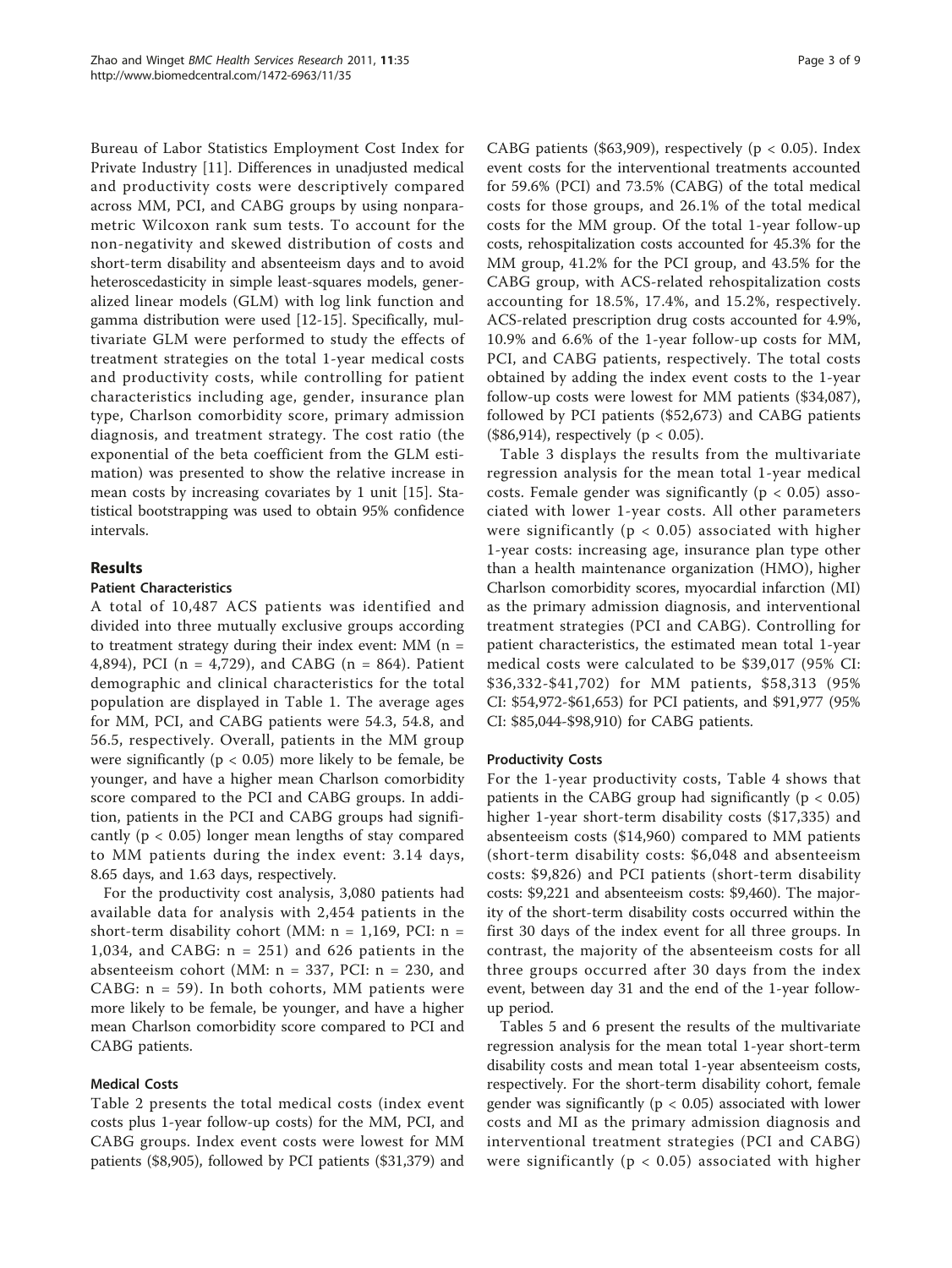<span id="page-3-0"></span>

|  |  |  |  | Table 1 Patient demographic and clinical characteristics by ACS index event treatment strategy |  |  |  |  |  |
|--|--|--|--|------------------------------------------------------------------------------------------------|--|--|--|--|--|
|--|--|--|--|------------------------------------------------------------------------------------------------|--|--|--|--|--|

| <b>Variables</b>                       | MM<br>$n = 4,894$ | PCI<br>$n = 4,729$ | CABG<br>$n = 864$ | p-value*     |
|----------------------------------------|-------------------|--------------------|-------------------|--------------|
| Age, mean (SD)                         | 54.3 (7.3)        | 54.8 (6.6)         | 56.5(5.7)         | a,b,c        |
| Age group (%)                          |                   |                    |                   |              |
| 18-34 years                            | 1.6               | 0.7                | 0.1               | a,b,c        |
| 35-44 years                            | 9.1               | 7.1                | 3.8               |              |
| 45-54 years                            | 32.3              | 34.0               | 28.0              |              |
| 55-64 years                            | 57.0              | 58.2               | 68.1              |              |
| Gender (%)                             |                   |                    |                   |              |
| Female                                 | 42.2              | 21.0               | 22.1              | b,c          |
| Plan Type (%)                          |                   |                    |                   |              |
| Comprehensive                          | 19.1              | 17.0               | 19.4              | b,c          |
| <b>HMO</b>                             | 21.0              | 16.0               | 14.0              |              |
| PPO                                    | 46.9              | 52.6               | 52.7              |              |
| POS                                    | 12.5              | 13.7               | 13.2              |              |
| Unknown                                | 0.5               | 0.7                | 0.7               |              |
| Region (%)                             |                   |                    |                   |              |
| Northeast                              | 8.2               | 7.0                | 5.7               | n.s.         |
| Northcentral                           | 35.6              | 36.2               | 35.9              |              |
| South                                  | 40.0              | 41.2               | 44.7              |              |
| West                                   | 15.9              | 15.2               | 13.4              |              |
| Unknown                                | 0.4               | 0.3                | 0.3               |              |
| Comorbidities (%)                      |                   |                    |                   |              |
| Diabetes without chronic complications | 25.0              | 18.2               | 24.9              | a,b          |
| Diabetes with chronic complications    | 3.1               | 1.4                | 2.1               | b            |
| Congestive heart failure               | 7.5               | 2.0                | 2.4               | b,c          |
| Cerebrovascular disease                | 7.0               | 3.2                | 4.4               | b,c          |
| Peripheral vascular disease            | 3.4               | 1.8                | 1.9               | b,c          |
| Renal disease                          | 3.4               | 1.3                | 1.6               | b,c          |
| Rheumatologic disease                  | 2.1               | 1.3                | 1.7               | b            |
| Peptic ulcer disease                   | $0.8\,$           | 0.5                | 0.5               | n.s.         |
| Chronic pulmonary disease              | 14.2              | 10.2               | 8.8               | b,c          |
| Any malignancy                         | 4.4               | 3.4                | 3.7               | b            |
| Metastatic solid tumor                 | 0.6               | 0.3                | 0.1               | b            |
| Mild liver disease                     | 0.6               | 0.2                | 0.2               | b            |
| Moderate or severe liver disease       | 0.2               | 0.06               | 0.1               | $\mathsf{b}$ |
| <b>AIDS</b>                            | 0.2               | 0.2                | $\overline{0}$    | n.s.         |
| Dementia                               | 0.2               | 0.1                | 0.1               | n.s.         |
| Hemiplegia or paraplegia               | 0.2               | 0.02               | 0.1               | b            |
| Mean (SD) Charlson Comorbidity Score   | 0.75(1.16)        | 0.48 (0.89)        | 0.56 (0.88)       | a,b,c        |
| MI listed as the primary diagnosis (%) | 34.2              | 69.9               | 57.9              | a,b,c        |
| Length of stay (days)                  |                   |                    |                   |              |
| Mean (SD)                              | 1.63(3.01)        | 3.14(2.41)         | 8.65 (5.15)       | a,b,c        |
| Median                                 | $\mathbb{1}$      | 3                  | 8                 |              |
| 75th percentile                        | $\sqrt{2}$        | $\overline{4}$     | 10                |              |
| Mortality rate at hospital discharge   | 0.2               | 0.1                | 0.2               | n.s.         |

 $*$ n.s. = not significant; a = p < 0.05 CABG vs. PCI; b = p < 0.05 MM vs. PCI; c = p < 0.05 MM vs. CABG.

CABG = coronary artery bypass graft; HMO = health maintenance organization; MI = myocardial infarction; MM = medical management; PCI = percutaneous coronary intervention; POS = point of service; PPO = preferred provider organization; SD = standard deviation.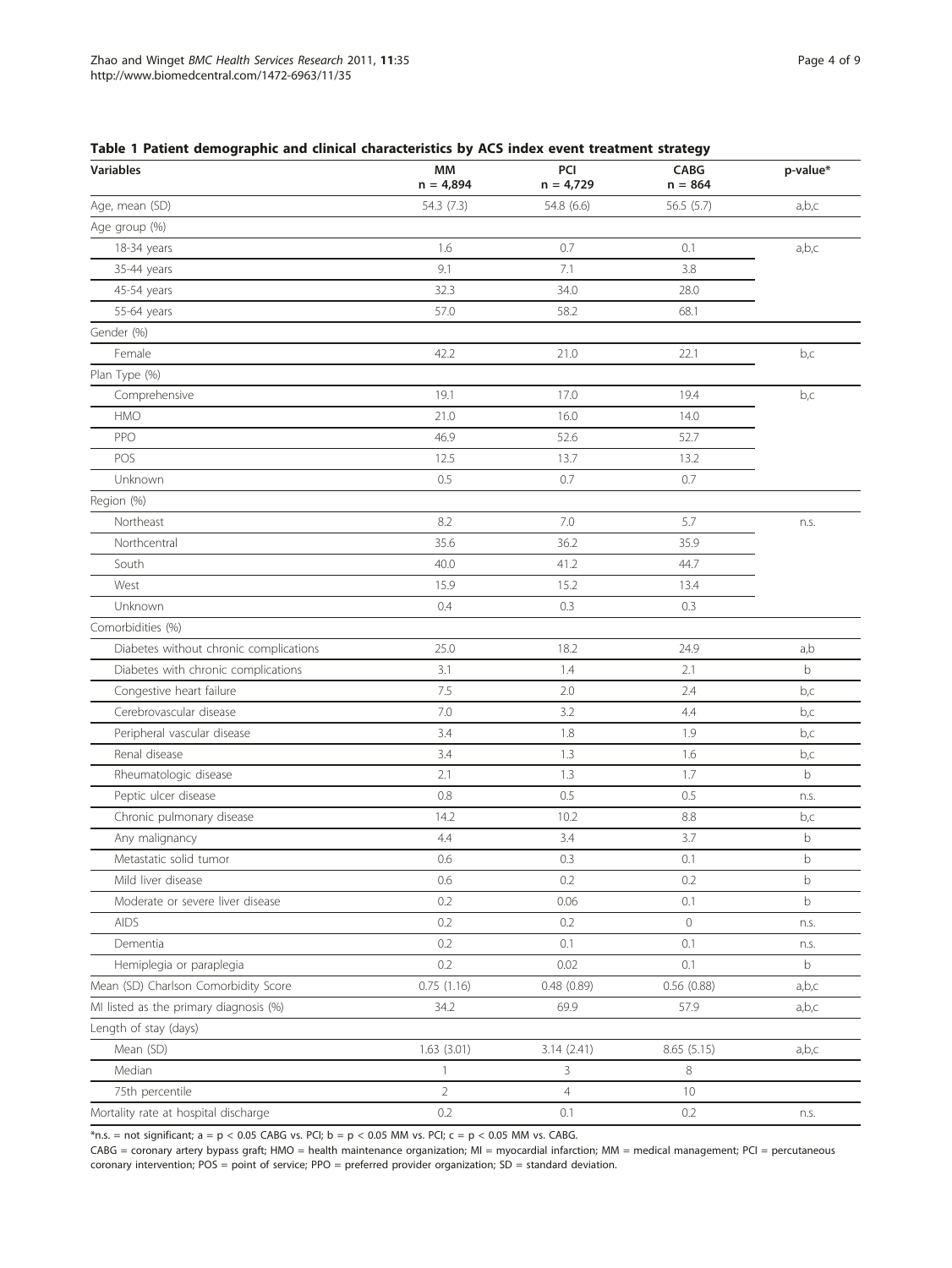| <b>Variables</b>                | MМ<br>$n = 4,894$ | <b>PCI</b><br>$n = 4.729$ | <b>CABG</b><br>$n = 864$ | p-value* |
|---------------------------------|-------------------|---------------------------|--------------------------|----------|
| Index Event Costs, \$ (SD)      | 8,905 (14,832)    | 31,379 (22,569)           | 63,909 (43,620)          | a,b,c    |
| 1-Year Follow-Up Costs, \$ (SD) |                   |                           |                          |          |
| Inpatient                       | 11,397 (35,335)   | 8,781 (23,877)            | 10,017 (35,177)          | b,c      |
| Outpatient                      | 10,583 (20,956)   | 8,883 (20,693)            | 9,980 (21,077)           | a,b      |
| Pharmacy                        | 3,202 (4,031)     | 3,630 (3,128)             | 3,008 (3,058)            | a,b,c    |
| Total 1-Year Follow-Up Costs    | 25,182 (45,625)   | 21,294 (35,327)           | 23,005 (46,999)          | n.s.     |
| Total Medical Costs, \$ (SD)    | 34,087 (49,958)   | 52,673 (44,957)           | 86,914 (69,836)          | a,b,c    |

<span id="page-4-0"></span>

| Table 2 Mean total medical costs by ACS index event treatment strategy |  |  |  |
|------------------------------------------------------------------------|--|--|--|
|------------------------------------------------------------------------|--|--|--|

 $*$ n.s. = not significant; a = p < 0.05 CABG vs. PCI; b = p < 0.05 MM vs. PCI; c = p < 0.05 MM vs. CABG.

CABG = coronary artery bypass graft; MM = medical management; PCI = percutaneous coronary intervention; SD = standard deviation.

costs. For the absenteeism cohort, female gender and insurance plan type other than an HMO were significantly ( $p < 0.05$ ) associated with lower costs, while age (45-54 vs. ≤44 years) and CABG (vs. MM) were both significantly ( $p < 0.05$ ) associated with higher costs. Controlling for patient characteristics, the estimated mean total 1-year short-term disability costs were \$5,937 (95% CI: \$4,293-\$7,582) for MM patients, \$9,400 (95% CI: \$7,084-\$11,718) for PCI patients, and \$18,051 (95% CI: \$13,435-\$22,668) for CABG patients. The estimated mean total 1-year absenteeism costs were \$9,733 (95% CI: \$7,501-\$11,966) for MM patients, \$9,785 (95% CI: \$7,731-\$12,138) for PCI patients, and \$13,958 (95% CI: \$9,649-\$18,266) for CABG patients.

## **Discussion**

This study contributes to the existing medical literature by utilizing more recent data than previously reported

ACS cost studies [\[4](#page-7-0)-[6\]](#page-7-0) to examine both the medical and productivity costs associated with patients treated with MM, PCI or CABG during their ACS index events. This study demonstrated the substantial economic burden associated with ACS in terms of both medical costs and productivity costs, and the costs differed according to treatment strategy (MM, PCI, or CABG) employed during the index event.

The total 1-year medical costs for patients treated conservatively by MM were \$34,087, significantly lower compared to patients treated interventionally by PCI (\$52,673) or CABG (\$86,914). When controlling for patient characteristics, a similar trend was found: the total adjusted 1-year medical costs were \$39,017 for MM patients, \$58,313 for PCI patients, and \$91,977 for CABG patients. All three treatment strategies had higher total 1-year medical costs compared to previous studies resulting from earlier data that reported estimates of

Table 3 Results from multivariate regression for mean total 1-year medical costs

| <b>Variables</b>                              | <b>Cost Ratio</b> | 95% CI          | p-value  |
|-----------------------------------------------|-------------------|-----------------|----------|
| Age Groups                                    |                   |                 |          |
| Age 45-54 (vs. ≤44 years)                     | 1.109             | $1.029 - 1.195$ | 0.006    |
| Age $55+$ (vs. $\leq 44$ years)               | 1.187             | $1.109 - 1.269$ | < 0.0001 |
| Gender                                        |                   |                 |          |
| Female                                        | 0.906             | $0.869 - 0.945$ | < 0.0001 |
| Plan Type                                     |                   |                 |          |
| Comprehensive (vs. HMO)                       | 1.084             | $1.018 - 1.155$ | 0.01     |
| PPO (vs. HMO)                                 | 1.246             | $1.179 - 1.318$ | < 0.0001 |
| POS (vs. HMO)                                 | 1.116             | $1.040 - 1.198$ | 0.002    |
| Charlson score = 1 (vs. Charlson score = 0)   | 1.133             | $1.092 - 1.176$ | < 0.0001 |
| Charlson score $> 1$ (vs. Charlson score = 0) | 1.311             | 1.237 - 1.389   | < 0.0001 |
| MI listed as the primary diagnosis            | 1.351             | $1.302 - 1.402$ | < 0.0001 |
| CABG (vs. MM)                                 | 2.693             | $2.519 - 2.879$ | < 0.0001 |
| PCI (vs. MM)                                  | 1.595             | $1.521 - 1.674$ | < 0.0001 |
| Prior 1-year health care costs                | 1.000             | $1.000 - 1.000$ | < 0.0001 |

CABG = coronary artery bypass graft; CI = confidence interval; HMO = health maintenance organization; MI = myocardial infarction; MM = medical management; PCI = percutaneous coronary intervention; POS = point of service; PPO = preferred provider organization.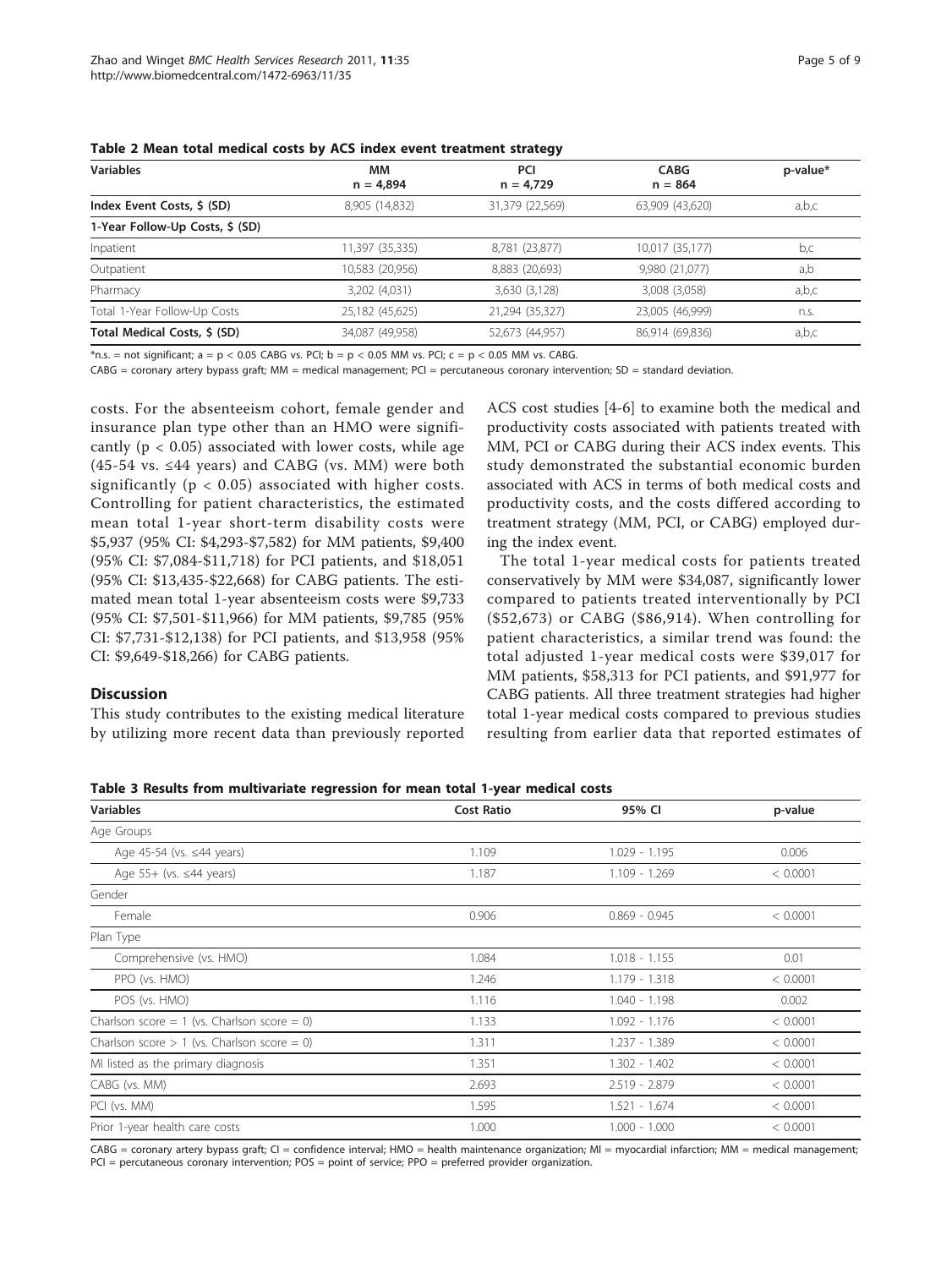| <b>Variables</b>                              | MМ             | PCI            | <b>CABG</b>     | p-value* |
|-----------------------------------------------|----------------|----------------|-----------------|----------|
| Short-Term Disability Costs, \$ (SD)          | $n = 1,169$    | $n = 1,034$    | $n = 251$       |          |
| $\leq$ 30 days from index hospitalization     | 3,578 (10,131) | 6,923 (13,510) | 15,995 (19,100) | a,b,c    |
| > 30 days - 1 year from index hospitalization | 2,470 (8,455)  | 2,298 (8,006)  | 1,340 (6,339)   | a,c      |
| Total Short-Term Disability Costs             | 6,048 (13,446) | 9,221 (15,631) | 17,335 (19,987) | a,b,c    |
| Absenteeism Costs, \$ (SD)                    | $n = 337$      | $n = 230$      | $n = 59$        |          |
| $\leq$ 30 days from index hospitalization     | 1,505 (2,038)  | 1,767 (2,257)  | 2,627 (2,995)   | n.s.     |
| > 30 days - 1 year from index hospitalization | 8,320 (8,379)  | 7,692 (7,581)  | 12,332 (12,281) | a,c      |
| Total Absenteeism Costs                       | 9,826 (9,808)  | 9,460 (9,067)  | 14,960 (14,623) | a,c      |

<span id="page-5-0"></span>Table 4 Mean 1-year productivity costs by ACS index event treatment strategy

 $*$ n.s. = not significant; a = p < 0.05 CABG vs. PCI; b = p < 0.05 MM vs. PCI; c = p < 0.05 MM vs. CABG.

CABG = coronary artery bypass graft; MM = medical management; PCI = percutaneous coronary intervention; SD = standard deviation.

\$22,528 to \$32,345 [[4-6\]](#page-7-0). The higher 1-year medical cost estimates observed in this study compared to the these earlier studies may be due to the general trend of increasing healthcare costs, as well as the use of newer data reflecting changes in treatment strategies along with advances in cardiovascular technology and updated ACC/AHA guidelines. Mortality and outcomes of ACS patients have improved over the last 2 decades due to innovations in pharmacological and interventional treatments in patients, as well as quality improvement initiatives "to move from dealing with individual clinical errors to helping providers to improve the mainstream of care," while focusing on targeted aspects of care including time to reperfusion for STEMI patients and the use of evidence-based therapies during hospitalization, discharge, and postdischarge care [\[16-18\]](#page-8-0). Based on a risk stratification approach, the use of PCI or CABG is recommended for high-risk patients presenting with UA/NSTEMI, with a more conservative strategy of

MM for low-risk UA/NSTEMI patients [\[2,7](#page-7-0)]. Patients that present with STEMI are recommended to receive reperfusion therapy with primary PCI within 90 minutes of initial medical contact [[2,](#page-7-0)[8\]](#page-8-0). While the rates of CABG have remained relatively stable over the years, the rates of PCI have increased, with an estimated 1,313,000 inpatient PCI procedures performed in 2006 [\[1,2](#page-7-0)[,19](#page-8-0)].

These results show that PCI and CABG patients had higher total medical costs when compared to MM patients. For both interventional treatments strategies, the majority of the costs occurred during the index event: 59.6% for PCI patients and 73.5% for CABG patients, compared to 26.1% for MM patients. This finding is consistent with earlier studies showing the majority of medical costs resulting from the index event [[4-6](#page-7-0)]. During the 1-year follow-up period, the medical costs for MM patients (\$25,182), PCI patients (\$21,294), and CABG patients (\$23,005) were similar. During the 1-year follow-up period, rehospitalizations accounted for

Table 5 Results from multivariate regression for mean total 1-year short-term disability costs

| <b>Variables</b>                              | <b>Cost Ratio</b> | 95% CI          | p-value |
|-----------------------------------------------|-------------------|-----------------|---------|
| Age Groups                                    |                   |                 |         |
| Age 45-54 (vs. ≤44 years)                     | 1.065             | $0.816 - 1.389$ | 0.645   |
| Age $55+$ (vs. $\leq 44$ years)               | 0.991             | $0.771 - 1.274$ | 0.942   |
| Gender                                        |                   |                 |         |
| Female                                        | 0.675             | $0.534 - 0.855$ | 0.001   |
| Plan Type                                     |                   |                 |         |
| Comprehensive (vs. HMO)                       | 0.917             | $0.655 - 1.284$ | 0.615   |
| PPO (vs. HMO)                                 | 1.173             | $0.861 - 1.598$ | 0.312   |
| POS (vs. HMO)                                 | 0.655             | $0.424 - 1.013$ | 0.057   |
| Charlson score = 1 (vs. Charlson score = 0)   | 1.186             | $0.977 - 1.441$ | 0.085   |
| Charlson score $> 1$ (vs. Charlson score = 0) | 1.146             | $0.906 - 1.450$ | 0.256   |
| MI listed as the primary diagnosis            | 1.542             | 1.329 - 1.788   | < 0.001 |
| CABG (vs. MM)                                 | 2.677             | $2.230 - 3.214$ | < 0.001 |
| PCI (vs. MM)                                  | 1.304             | $1.092 - 1.558$ | 0.003   |

CABG = coronary artery bypass graft; CI = confidence interval; HMO = health maintenance organization; MI = myocardial infarction; MM = medical management; PCI = percutaneous coronary intervention; POS = point of service; PPO = preferred provider organization.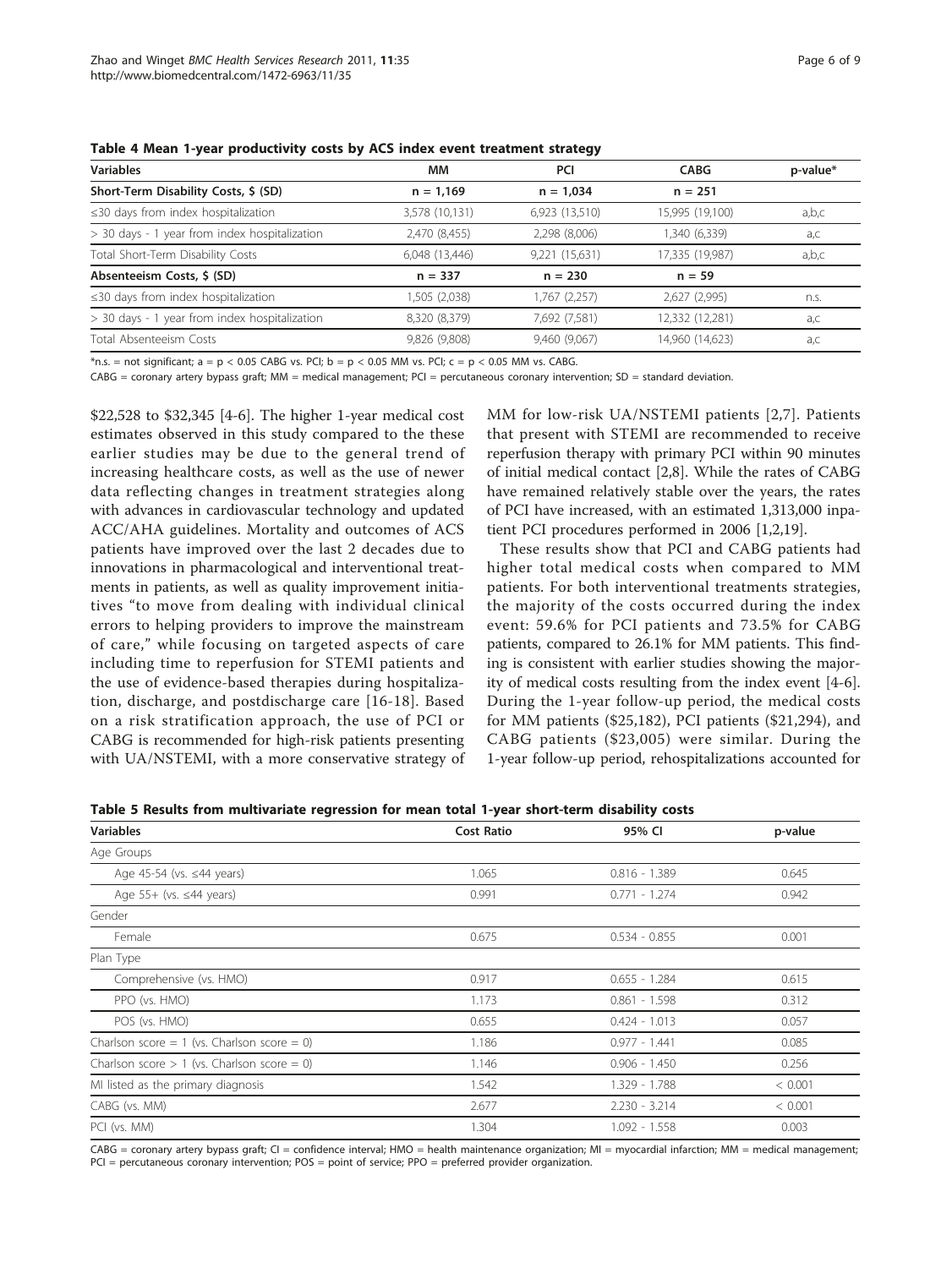<span id="page-6-0"></span>Table 6 Results from multivariate regression for mean total 1-year absenteeism costs

| <b>Variables</b>                              | <b>Cost Ratio</b> | 95% CI          | p-value  |
|-----------------------------------------------|-------------------|-----------------|----------|
| Age Groups                                    |                   |                 |          |
| Age 45-54 (vs. ≤44 years)                     | 1.176             | $1.005 - 1.376$ | 0.04     |
| Age $55+$ (vs. $\leq 44$ years)               | 0.865             | $0.698 - 1.072$ | 0.18     |
| Gender                                        |                   |                 |          |
| Female                                        | 0.789             | $0.649 - 0.959$ | 0.02     |
| Plan Type                                     |                   |                 |          |
| Comprehensive (vs. HMO)                       | 0.318             | $0.195 - 0.517$ | < 0.0001 |
| PPO (vs. HMO)                                 | 0.725             | $0.571 - 0.920$ | 0.008    |
| POS (vs. HMO)                                 | 0.509             | $0.410 - 0.632$ | < 0.0001 |
| Charlson score = $1$ (vs. Charlson score = 0) | 1.145             | $0.947 - 1.384$ | 0.945    |
| Charlson score $> 1$ (vs. Charlson score = 0) | 0.993             | $0.824 - 1.198$ | 0.164    |
| MI listed as the primary diagnosis            | 1.047             | $0.863 - 1.271$ | 0.639    |
| CABG (vs. MM)                                 | 1.415             | $1.083 - 1.848$ | 0.011    |
| PCI (vs. MM)                                  | 0.965             | $0.837 - 1.113$ | 0.624    |

CABG = coronary artery bypass graft; CI = confidence interval; HMO = health maintenance organization; MI = myocardial infarction; MM = medical management; PCI = percutaneous coronary intervention; POS = point of service; PPO = preferred provider organization.

the majority of the medical costs: 45.3% (MM group), 41.2% (PCI group), and 43.5% (CABG). The overall pharmacy costs during the 1-year follow-up period contributed the lowest percentages of the total costs for all three treatment strategies.

To our knowledge, this is the first study examining productivity costs associated with ACS, and the results show the substantial impact on productivity costs. In this study, the productivity costs include short-term disability and absenteeism costs, which are true costs to employers-as employers have to either spend extra resources, such as overstaffing or hiring replacement, to compensate for work normally performed by absent employees or to experience the productivity loss with fewer goods and services provided, lower revenues, and lower profits. In both the short-term disability and absenteeism cohorts, CABG patients had the highest total productivity costs compared to both MM patients and PCI patients. For short-term disability costs, the CABG group had the highest costs within the first 30 days, but had the lowest costs after the first 30 days compared to the MM and PCI groups. In the absenteeism cohort, there was no difference in costs between the three treatment groups during the first 30 days. However, after the first 30 days, CABG patients had significantly higher costs. For all three treatment groups, the majority of the short-term disability costs occurred within the first 30 days of the index event, and the majority of the absenteeism costs occurred after 30 days from the index event.

The treatment of ACS includes an inpatient diagnosis and treatment strategy during the index event, followed by long-term treatment of the underlying coronary heart disease condition. Therefore, it is important to understand the costs associated with different treatment strategies, not only during the index event, but also over time. This study was unique in dividing the costs according to the treatment strategy, MM, PCI, or CABG, employed during the initial ACS hospitalization. The results showed that for PCI and CABG patients, the majority of the costs were incurred during the index event. Costs across all three groups were similar during the 1-year follow-up period. A better understanding of the costs associated with different treatment strategies for ACS patients will help health care practitioners and policy makers in their decision-making process.

Certain limitations must be considered when interpreting these results. Retrospective data analyses were performed; therefore, miscoding of medical claims and missing data, which could not be verified through medical chart reviews, are both possible. In addition, as patients in the study were required to have a minimum 12 months of continuous insurance eligibility after the index date, the results applied only to patients who survived and who did not switch or lose their jobs at least 1 year following their initial hospitalization for ACS. Using an alternative cohort definition, including those patients who lost follow-up during the 12 months after their index events, might have opposite effects on the cost estimation. First, incorporating those who died over the course of 1 year might increase the healthcare costs estimation due to higher end-of-life healthcare. On the other hand, incorporating patients, who experienced job changes or job loss during the one year period after their ACS index events, might lead to lower cost estimation due to loss of insurance eligibility. Mortality status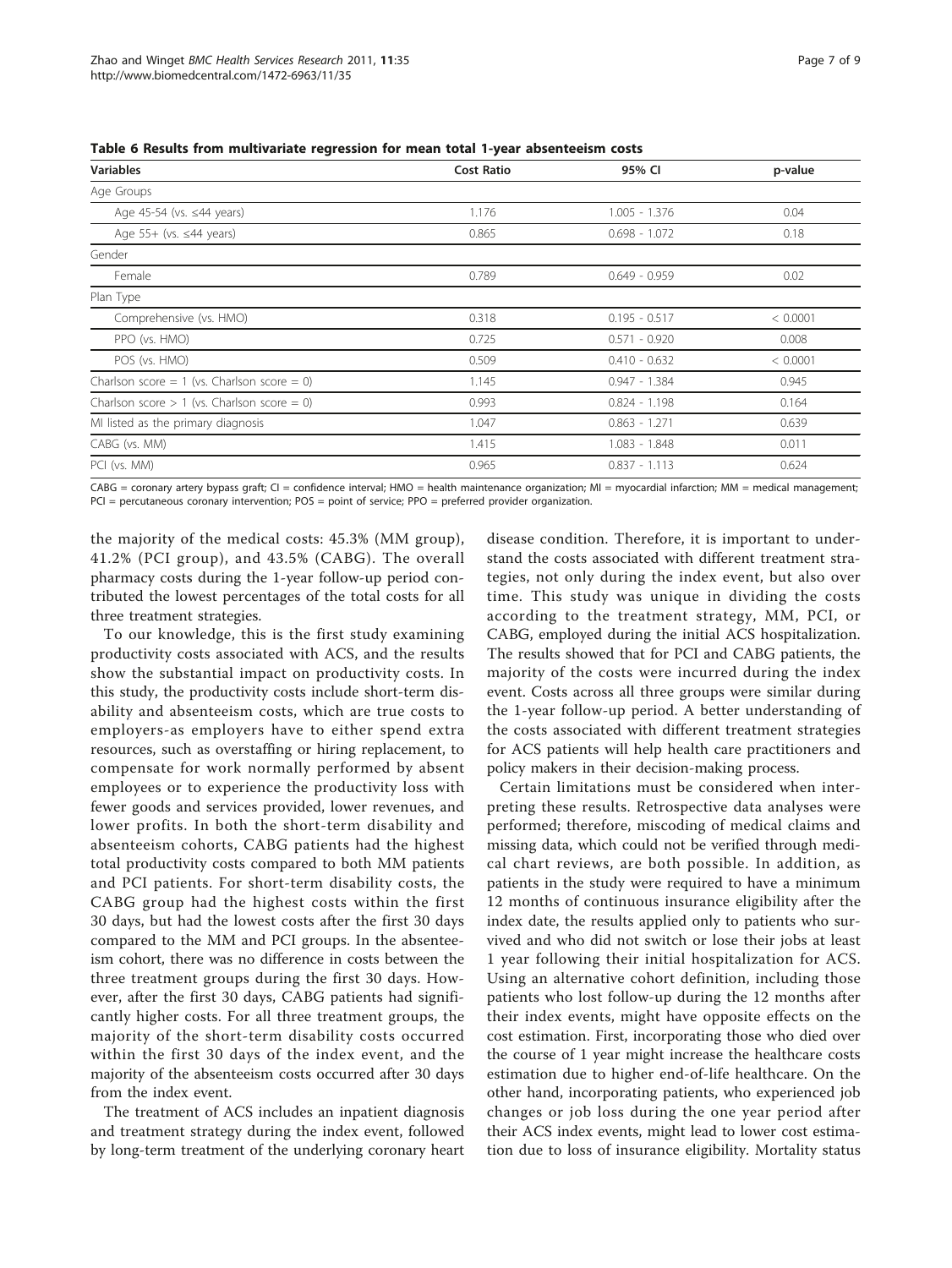<span id="page-7-0"></span>is unknown in the database, unless a patient died in the hospital and the loss of follow-up reason is unclear due to death, job changes, or job loss, etc. As a result, it is unclear how this would impact the cost estimation; therefore, a clear defined cohort was chosen for the study to understand the 1-year medical and productivity costs of ACS to employers.

The productivity cost analyses were limited to shortterm disability and absenteeism, and did not include presenteeism (productivity loss due to intermittent reduced output, while at work) or long-term disability. The results from this study may not be generalizable to populations other than working-age populations with employer-sponsored private health insurance plans, such as retired patients or Medicaid beneficiaries.

## Conclusions

In conclusion, this study examined the total 1-year medical and productivity costs associated with short-term disability and absenteeism according to ACS index event treatment strategies, MM, PCI, or CABG. Both total 1-year medical and productivity costs were substantial for working-age individuals with ACS, and these costs differed according to the type of treatment strategy with CABG patients having the highest 1-year medical and productivity costs compared to PCI and MM patients. Treatment options that reduce resource utilization and improve productivity may potentially lower the costs of care for ACS.

MarketScan is a registered trademark of Thomson Reuters (Healthcare) Inc.

## Appendix

Insurance plan type description:

A variety of insurance plan types was available in the dataset used in this analysis, including fee-for-service (FFS), fully capitated, and partially capitated health plans, including preferred provider organizations (PPO), point of service (POS) plans, comprehensive plans, and health maintenance organizations (HMO). Specifically, in comprehensive plans there is no incentive for the patient to use a particular list of providers. Coverage is handled by one or two policies, with a deductible and coinsurance. Patients who have an HMO plan must choose from a particular list of providers for all nonemergency care. Referral from the patient care provider (PCP) is required for treatment by specialists. All services are paid for by the plan on a capitated basis. In POS plans, patients are offered financial incentives, through a lower copay or deductible, to use a particular list of providers. Referral from the PCP is required for treatment by specialists. Either no or some services are capitated and patients may seek treatment outside the network; however, this option usually involves a severe financial penalty. Patients who have a PPO plan have financial incentives, often through a lower copay or deductible, to use a particular list of providers. No PCP is required, nor are referrals necessary. No services are capitated. Patients may seek treatment outside the network, but this option is usually at a higher cost to the patient. The financial incentives may be offered only through discounted rates in-network.

#### Acknowledgements

The authors would like to thank Ms. Jayme Opolka, Dr. Jarrett Coffindaffer, and Ms. Teri Tucker of i3 Statprobe for writing and editorial assistance. Funding sources: Sponsored by Daiichi Sankyo Company, Limited and Eli Lilly and Company.

#### Author details

<sup>1</sup>Global Health Outcomes, Eli Lilly and Company, 1400 West Raymond Street, Indianapolis, IN 46221, USA. <sup>2</sup>Market Access and Reimbursement (MAR), i3 Innovus, PO Box 9472, Minneapolis, MN 55440-9472, USA.

#### Authors' contributions

ZZ conceived and designed the study and performed the data analyses. MRW acquired the data and contributed to the study conception, design, and data interpretation. Both authors participated in writing the manuscript and have reviewed and approved the final version.

#### Competing interests

ZZ is employed by Eli Lilly and Company and is a stockholder. MRW is employed by i3 Innovus.

This project was funded by Daiichi Sankyo Company, Limited and Eli Lilly and Company. The sponsors had no role in the design, methods, data collection, analyses, or preparation of the manuscript. The interpretation and reporting of these data are the sole responsibility of the authors.

#### Received: 29 April 2010 Accepted: 14 February 2011 Published: 14 February 2011

#### References

- 1. Lloyd-Jones D, Adams RJ, Brown TM, Carnethon M, Dai S, De Simone G, Ferguson TB, Ford E, Furie K, Gillespie C, Go A, Greenlund K, Haase N, Hailpern S, Ho PM, Howard V, Kissela B, Kittner S, Lackland D, Lisabeth L, Marelli A, McDermott MM, Meigs J, Mozaffarian D, Mussolino M, Nichol G, Roger V, Rosamond W, Sacco R, Sorlie P, Stafford R, Thom T, Wasserthiel-Smoller S, Wong ND, Wylie-Rosett J, on behalf of the American Heart Association Statistics Committee and Stroke Statistics Subcommittee: Heart disease and stroke statistics–2010 update: a report from the American Heart Association. Circulation 2010, 23(7):e46-e215.
- 2. Kolansky DM: [Acute coronary syndromes: morbidity, mortality, and](http://www.ncbi.nlm.nih.gov/pubmed/19355807?dopt=Abstract) [pharmacoeconomic burden.](http://www.ncbi.nlm.nih.gov/pubmed/19355807?dopt=Abstract) Am J Manag Care 2009, 15:S36-S41.
- 3. Turpie AG: [Burden of disease: medical and economic impact of acute](http://www.ncbi.nlm.nih.gov/pubmed/17203987?dopt=Abstract) [coronary syndromes.](http://www.ncbi.nlm.nih.gov/pubmed/17203987?dopt=Abstract) Am J Manag Care 2006, 12:S430-S434.
- 4. Etemad LR, McCollam PL: Total first-year costs of acute coronary syndrome in a managed care setting. J Manage Care Pharm 2005, 11(4):300-306.
- 5. McCollam P, Etemad L: [Cost of care for new-onset acute coronary](http://www.ncbi.nlm.nih.gov/pubmed/16003005?dopt=Abstract) [syndrome patients who undergo coronary revascularization.](http://www.ncbi.nlm.nih.gov/pubmed/16003005?dopt=Abstract) J Invasive Cardiol 2005, 17(6):307-311.
- 6. Menzin J, Wygant G, Hauch O, Jacket J, Friedman M: [One-year costs of](http://www.ncbi.nlm.nih.gov/pubmed/18194592?dopt=Abstract) [ischemic heart disease among patients with acute coronary syndromes:](http://www.ncbi.nlm.nih.gov/pubmed/18194592?dopt=Abstract) [findings from a multi-employer claims database.](http://www.ncbi.nlm.nih.gov/pubmed/18194592?dopt=Abstract) Curr Med Res Opin 2008, 24(2):461-468.
- 7. Anderson JL, Adams CD, Antman EM, Bridges CR, Califf RM, Casey DE Jur, Chavey WE II, Fesmire FM, Hochman JS, Levin TN, Lincoff AM, Peterson ED, Theroux P, Wenger NK, Wright RS: ACC/AHA 2007 guidelines for the management of patients with unstable angina/non-ST-elevation myocardial infarction: executive summary: a report of the American College of Cardiology/American Heart Association Task Force on